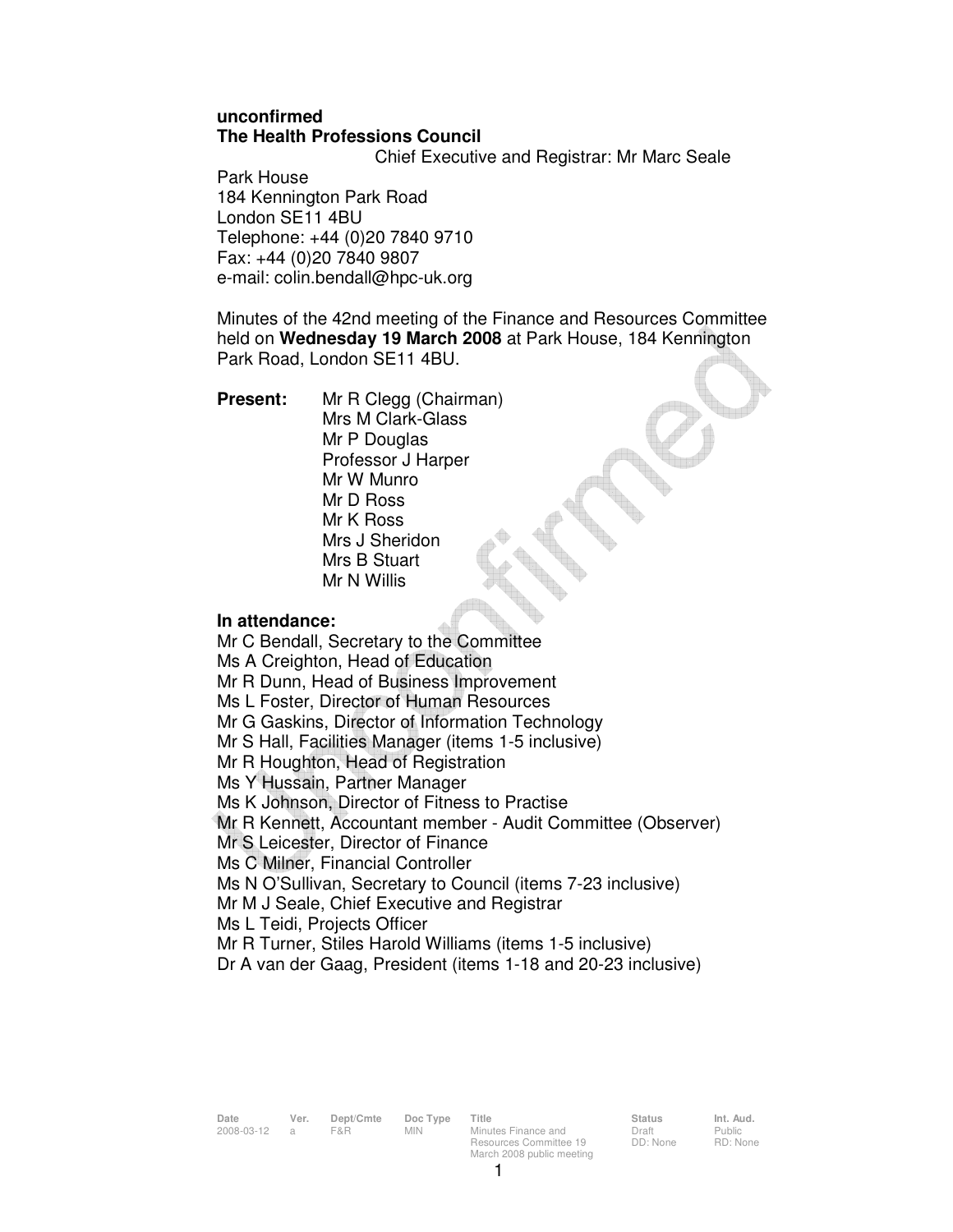### **Item 1.08/28 Apologies for absence**

1.1 Apologies for absence were received from Mrs P Blackburn and Mrs S Drayton.

#### **Item 2.08/29 Approval of agenda**

 2.1 The Committee approved the agenda, subject to considering the item on 22-26 Stannary Street as item 5.

### **Item 3.08/30 Minutes of the Finance and Resources Committee meeting held on 6 February 2008**

3.1 It was agreed that the minutes of the 41st meeting of the Finance and Resources Committee should be confirmed as a true record and signed by the Chairman.

#### **Item 4.08/31 Matters arising**

- 4.1 The Committee received a paper to note from the Executive.
- 4.2 The Committee noted the actions list as agreed at the last meeting.

#### **Item 5.08/32 22-26 Stannary Street project: Progress report**

- 5.1 The Committee received a paper to note from the Executive.
- 5.2 The Committee noted that, since the paper had been written, the HPC's quantity surveyor had reported that the contractor might claim for a substantial sum (approximately £200,000) above the contract price. Work to the elevation of 20 Stannary Street had now been removed from the contract in order to control costs.
- 5.3 The Committee expressed serious concern that the contractor might make a substantial claim and noted that the reasons for the claim were unclear at this stage. The Committee noted that the contractor had apparently not taken account of the need for a building management system (which controlled building services) when pricing the contract. The HPC would strongly refute any claim for the cost of this item.

| Date       | Ver. | Dept/Cmte | Doc Type | Title                     | <b>Status</b> | Int. Aud.     |
|------------|------|-----------|----------|---------------------------|---------------|---------------|
| 2008-03-12 |      | F&R       | MIN.     | Minutes Finance and       | Draft         | <b>Public</b> |
|            |      |           |          | Resources Committee 19    | DD: None      | RD: Non       |
|            |      |           |          | March 2008 public meeting |               |               |

Public RD: None

 $\mathfrak{p}$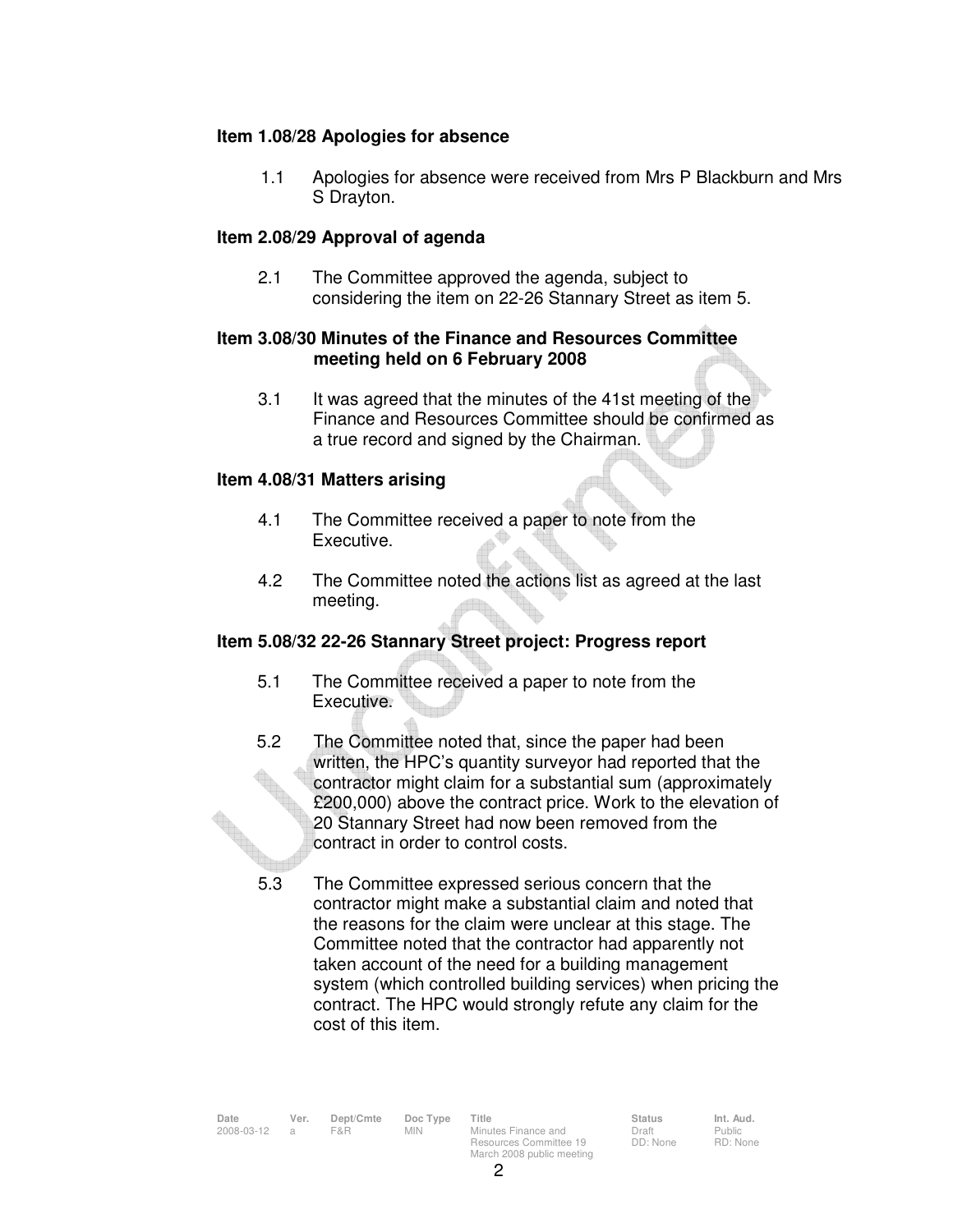5.4 The Committee noted that the HPC would consider whether to make a claim against the contractor, if the contract was delayed beyond the current extension date which had been granted (17 April 2008). It was currently proposed that work would be completed on 11 April 2008 and that employees would use the premises from 14 April. The Committee noted that the contract provided for an adjudication process in the event of any dispute between the HPC and the contractor.

### **Item 6.08/33 Finance and Facilities Management report**

- 6.1 The Committee received a report on the work of the Finance and Facilities Management Department.
- 6.2 The Committee noted that there were 54 active members of the employee pension scheme provided by Friends Provident.
- 6.3 The Committee noted that the financial system upgrade project had been divided into two phases. The second phrase would involve introduction of online purchase ordering. Other projects involving the Department included:
	- preparations for proposed changes to fees in 2009;
	- changes to access rights for the LISA registration system;
	- preparation of the financial statements for 2007-8 and external audit;
	- completion of the 2008-9 budget.
- 6.4 The Committee noted that work was in progress to appoint a new travel supplier.

# **Item 7.08/34 Human Resources report**

- 7.1 The Committee received a report on the work of the Human Resources Department.
- 7.2 The Committee noted that the Department had been involved in completing the performance review process for all employees and preparing to implement any approved pay increases for employees.
- 7.3 The Committee noted that, following requests made at the meeting on 6 February 2008, the statistical part of the report had been amended. Sickness absence and employee turnover were now shown as percentages from April 2006 onwards, to show longer term trends.

| Date       | Ver. | Dept/Cmte | Doc Type   | Title                     | <b>Status</b> | Int. Aud. |
|------------|------|-----------|------------|---------------------------|---------------|-----------|
| 2008-03-12 |      | F&R.      | <b>MIN</b> | Minutes Finance and       | Draft         | Public    |
|            |      |           |            | Resources Committee 19    | DD: None      | RD: Non   |
|            |      |           |            | March 2008 public meeting |               |           |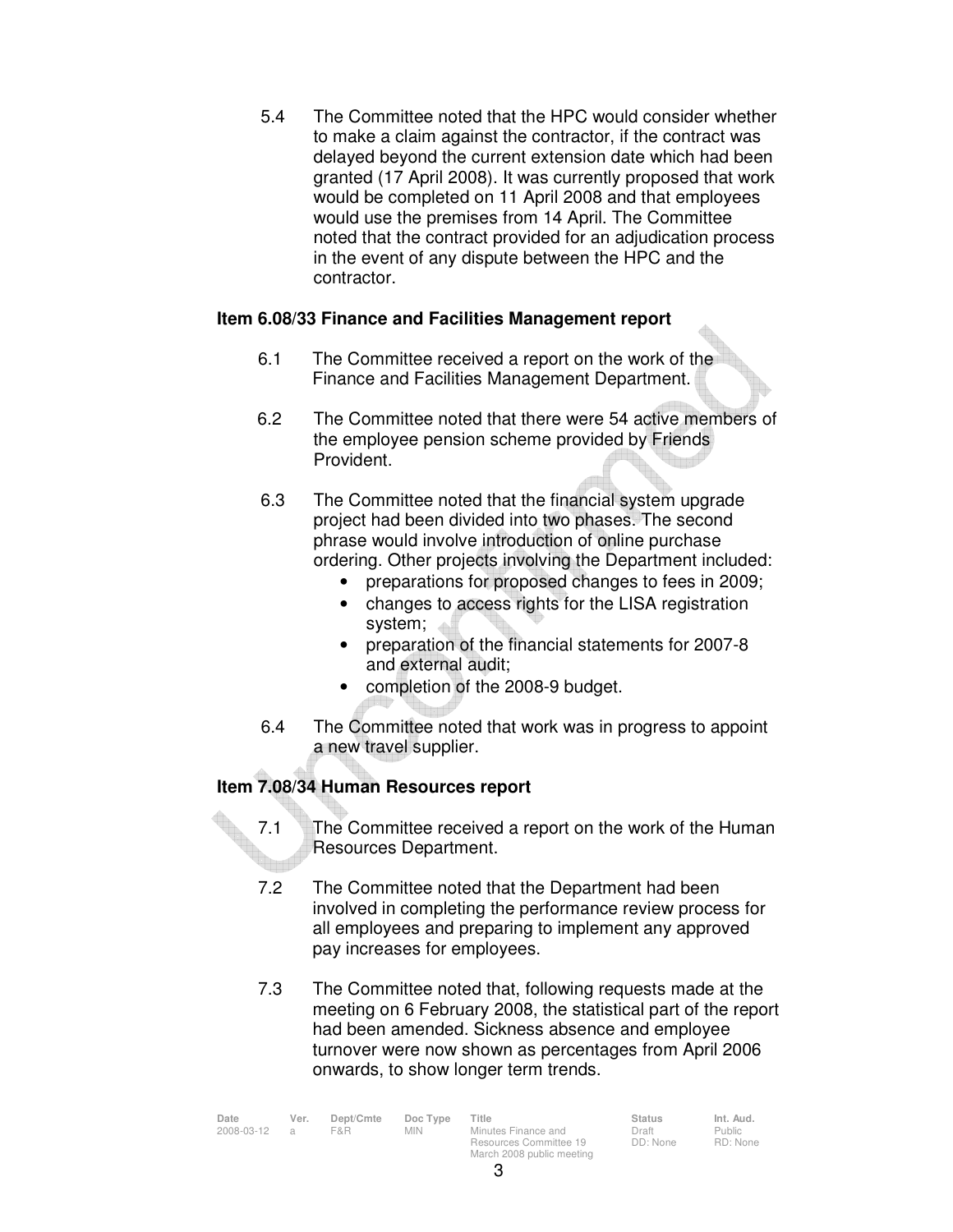- 7.4 The Committee noted that employee turnover for the financial year to date was 26%. The Committee noted that the budget took account of this level of turnover and that half of the turnover was accounted for by posts in the Registration department.
- 7.5 The Committee noted that there had been extensive use of agency workers in 2007-8, mainly in the Registration departments and Fitness to Practise Department. It was intended that the Registration departments would in future use permanent employees instead of temporary or contract workers.
- 7.6 The Committee noted that the percentage of work days lost due to sick leave had recently increased, mainly due to a small number of individuals who had been unwell or who were on long-term sick leave.

### **Item 8.08/35 Partner Manager report**

- 8.1 The Committee received a report on the work of the Partner Manager.
- 8.2 The Committee noted that letters had been sent to all existing partners offering an extension of their existing contracts. Partners had been given until 31 March 2008 to respond.
- 8.3 The Committee noted that, further to discussion at the meeting on 6 February 2008, there were three prosthetist and orthotist visitors. Two of the visitors would be trained on 29 April 2008.
- 8.4 The Committee noted that the statistics in the report indicated that the same number of partners had been awaiting training since 2006. The Committee agreed that the Partner Manager should check whether this was correct.

# **Action: YH (by 24 April 2008)**

4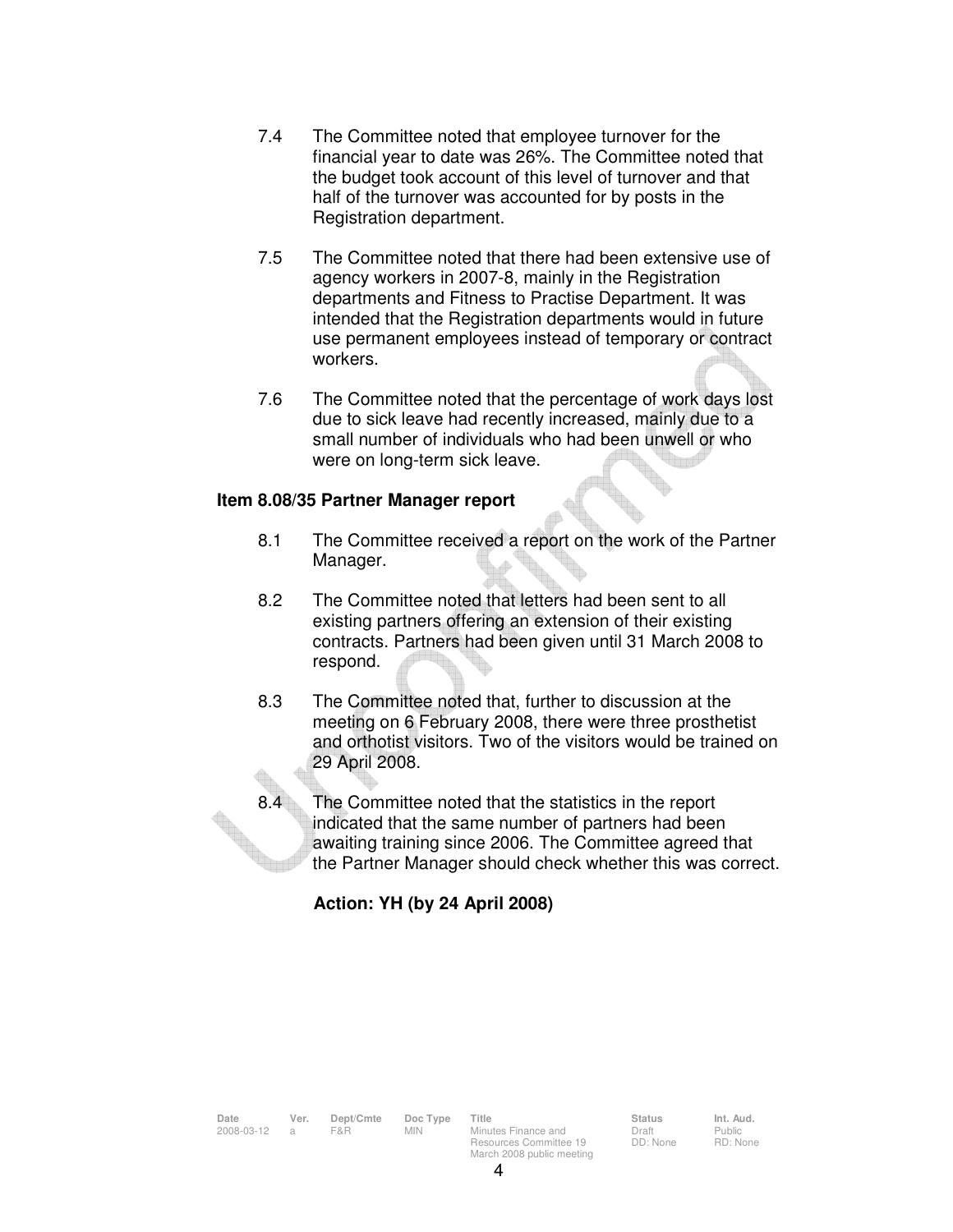#### **Item 9.08/36 Information Technology report**

- 9.1 The Committee received a report on the work of the Information Technology (IT) Department.
- 9.2 The Committee noted that the IT network had been reviewed and redesigned, to make it more robust and to prepare for the IT services to 22-26 Stannary Street.
- 9.3 The Committee noted that the British Psychological Society had agreed to transfer the data on its register to a third party acting on HPC's behalf. HPC would not have direct access to the data.
- 9.4 The Committee noted that the IT strategy would be presented to its meeting on 31 July 2008.
- 9.5 The Committee noted that two members of the Department were on leave or undertaking training, which had reduced the number of employees available in the Department in the short-term.

#### **Item 10.08/37 Operations report**

- 10.1 The Committee received a report on Operations, covering the Registration Departments, Quality Management, Project Management and Approvals and Monitoring.
- 10.2 The Committee noted that the Registration Departments and the Approvals and Monitoring Department had entered their peak period for work.
- 10.3 The Committee noted that the application server upgrade project had been delayed, due to performance issues which were being addressed by suppliers.
- 10.4 The Committee noted that service standards in the Registration Departments were reviewed annually by the Head of Registration and the Director of Operations, in the light of available resources and responses from registrants.

### **Item 11.08/38 Budget for year 1 April 2008 – 31 March 2009**

 11.1 The Committee received a paper for discussion/approval from the Executive. A paper was tabled, containing amended versions of the projected consolidated balance sheet and the projected cash flow statement.

| Date       | Ver.           | Dept/Cmte | Doc Type | Title                                         | <b>Status</b>     | Int. Aud.         |
|------------|----------------|-----------|----------|-----------------------------------------------|-------------------|-------------------|
| 2008-03-12 | $\overline{a}$ | F&R.      | MIN.     | Minutes Finance and<br>Resources Committee 19 | Draft<br>DD: None | Public<br>RD: Non |
|            |                |           |          | March 2008 public meeting                     |                   |                   |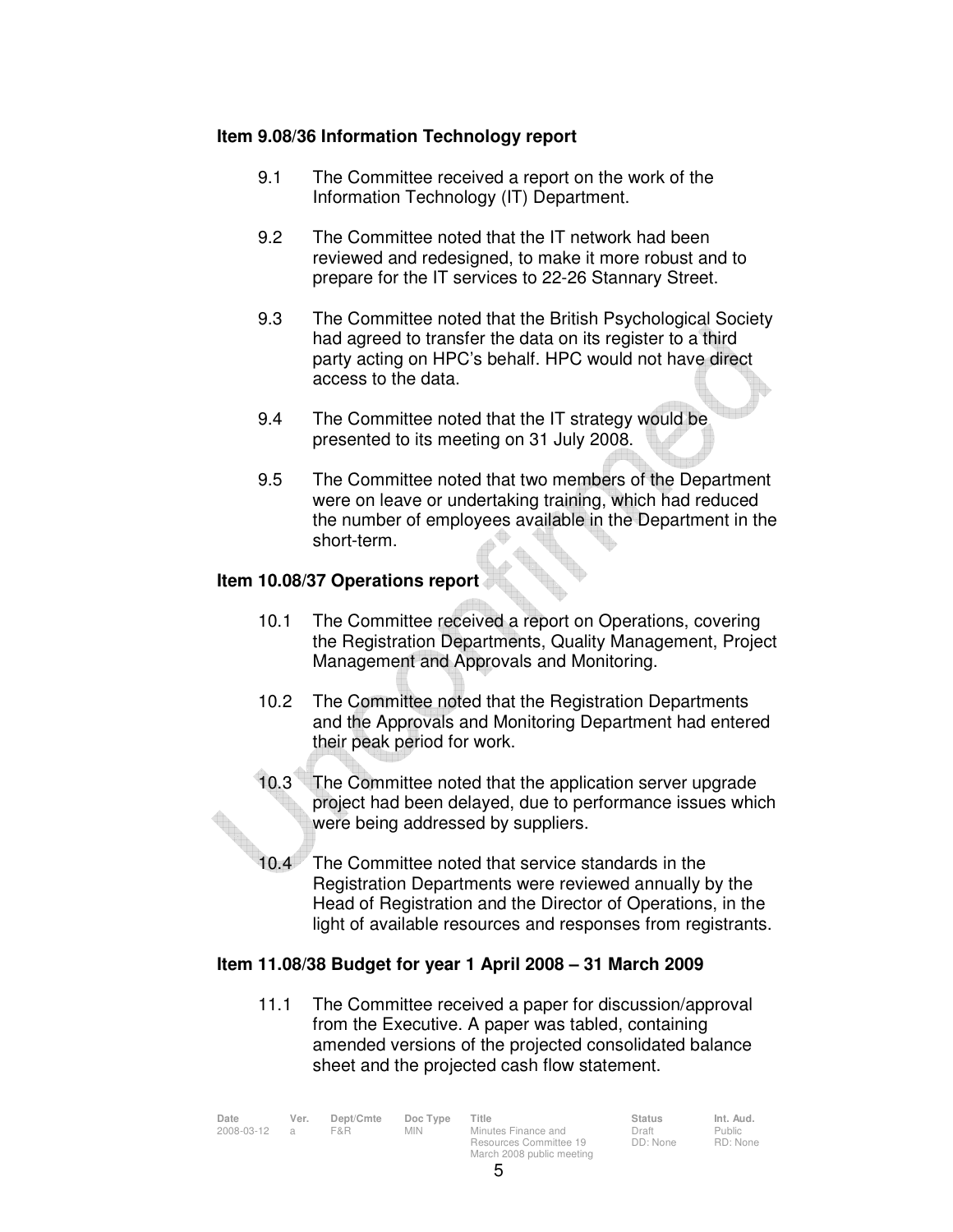- 11.2 The Committee noted the following assumptions in the budget:
	- the register for practitioner psychologists would open on 10 February 2009 and no income would be recognised for the 2008-9 financial year;
	- there would be 70 approval visits (less than in 2007-8);
	- the number of employees would increase from 110 to 123 over the financial year;
	- there would be a budgeted income of £13.7 m with expenditure of £13.4 m, giving a budgeted surplus of £247,000.
- 11.3 The Committee noted that income was forecast to increase by 11.5% due to the increased renewal fee, which would be paid by five professions going through the renewal cycle in 2008-9.
- 11.4 The Committee noted that the budget was the result of a series of meetings and detailed discussions by the Executive Management Team. The Committee agreed that, in future, it would be helpful to have management commentary on significant variances in the budget, so that the Committee could understand the variances and add greater value to the process.

# **Action: CM (by February 2009)**

- 11.5 The Committee agreed that the assumption on Council and committee meetings should be clarified to state that 85% of possible attendees claimed for attending meetings.
- 11.6 The Committee agreed that the Financial Controller should incorporate the change agreed at paragraph 11.5. The Committee agreed that the Financial Controller should present the revised budget to the next Council meeting on 27 March 2008.

# **Action: CM (by 27 March 2008)**

### **Item 12.08/39 Fee rise 2009: Update**

- 12.1 The Committee received a paper for discussion/approval from the Executive.
- 12.2 The Committee noted that, at its meeting on 20 November 2007, it had agreed that the proposed increases in fees

| Date<br>2008-03-12 | Ver.<br>$\overline{a}$ | Dept/Cmte<br>F&R. | Doc Type<br>MIN. | Title<br>Minutes Finance and<br>Resources Committee 19 | <b>Status</b><br>Draft<br>DD: None | Int. Aud.<br>Public<br>RD: None |
|--------------------|------------------------|-------------------|------------------|--------------------------------------------------------|------------------------------------|---------------------------------|
|                    |                        |                   |                  | March 2008 public meeting                              |                                    |                                 |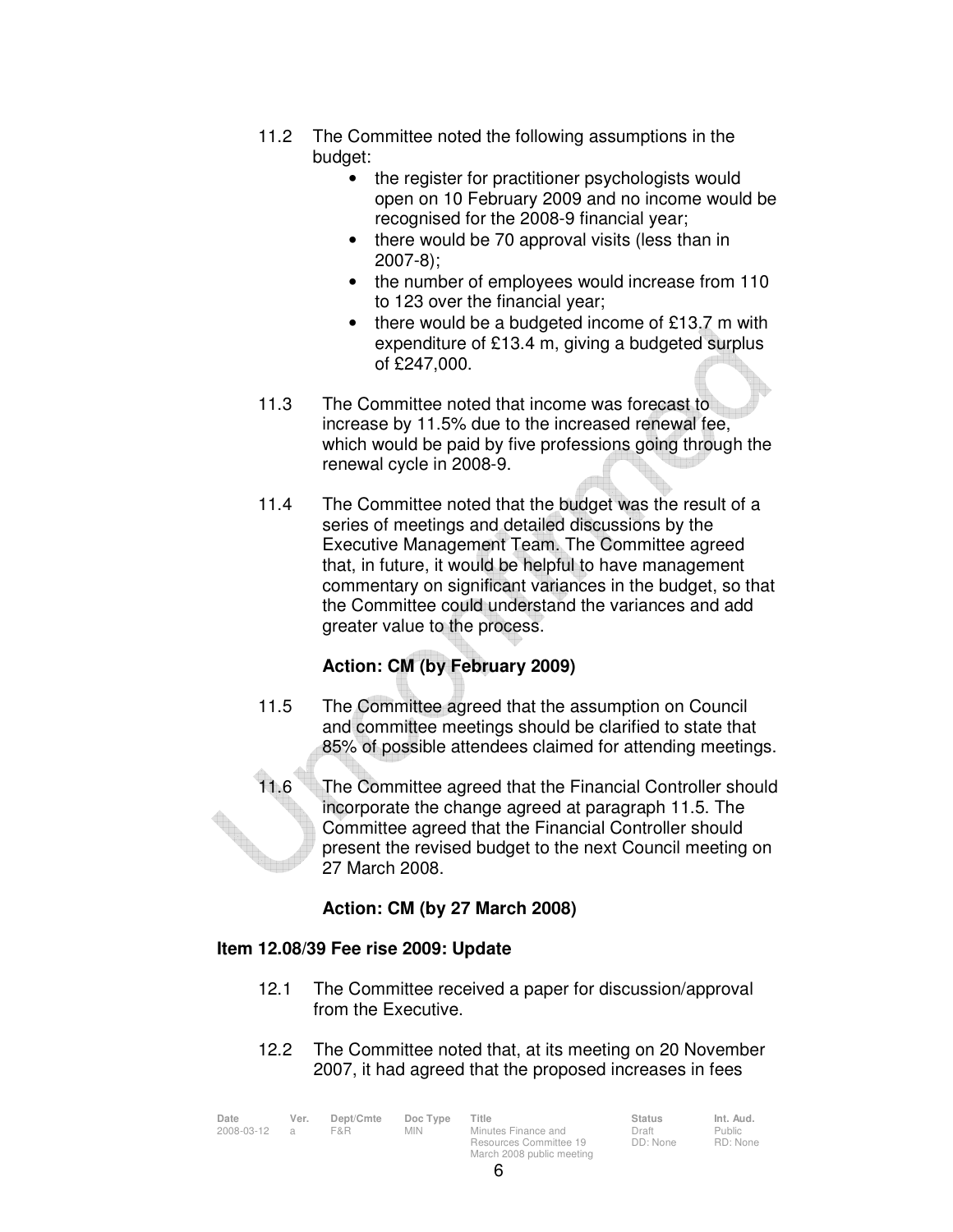should take effect in June 2009. As a result of further planning, it was proposed that any fee increases should take effect in April 2009, before the start of the renewal cycle and to avoid the peak period for processing applications from graduates of UK programmes.

 12.3 The Committee agreed that, subject to the outcome of the consultation process, the proposed fee rise should take effect from April 2009.

### **Action: SL (ongoing to April 2009)**

#### **Item 13.08/40 Finance and facilities management workplan**

- 13.1 The Committee received a paper for discussion/approval from the Executive.
- 13.2 The Committee noted the projects completed in 2007-8 and planned for 2008-9 and subsequent financial years. The Committee noted that it was intended to acquire or lease a new building in 2010-11 in order to accommodate the increasing number of employees.
- 13.3 The Committee approved the workplan.

# **Action: SL (ongoing to March 2009)**

### **Item 14.08/41 Human Resources strategy and workplan**

- 14.1 The Committee received a paper for discussion/approval from the Executive.
- 14.2 The Committee noted that it was intended to fill 15 new posts in 2008-9. As a result of the increase in employee numbers, it was expected that the Information and Consultation of Employees Regulations 2004 would become applicable to the HPC.
- 14.3 The Committee noted that the Human Resources Department intended to conduct the first survey of employee attitudes, to identify why employees remained at the HPC, what benefits were important to employees and other issues.
- 14.4 The Committee noted that the Department would need to recruit, select and train the numbers and types of partners required for the Continuing Professional Development process. 103 candidates had already been short-listed.

| Date       | Ver. | Dept/Cmte | Doc Type   | Title                     | <b>Status</b> | Int. Aud.     |
|------------|------|-----------|------------|---------------------------|---------------|---------------|
| 2008-03-12 |      | F&R       | <b>MIN</b> | Minutes Finance and       | Draft         | <b>Public</b> |
|            |      |           |            | Resources Committee 19    | DD: None      | RD: Non       |
|            |      |           |            | March 2008 public meeting |               |               |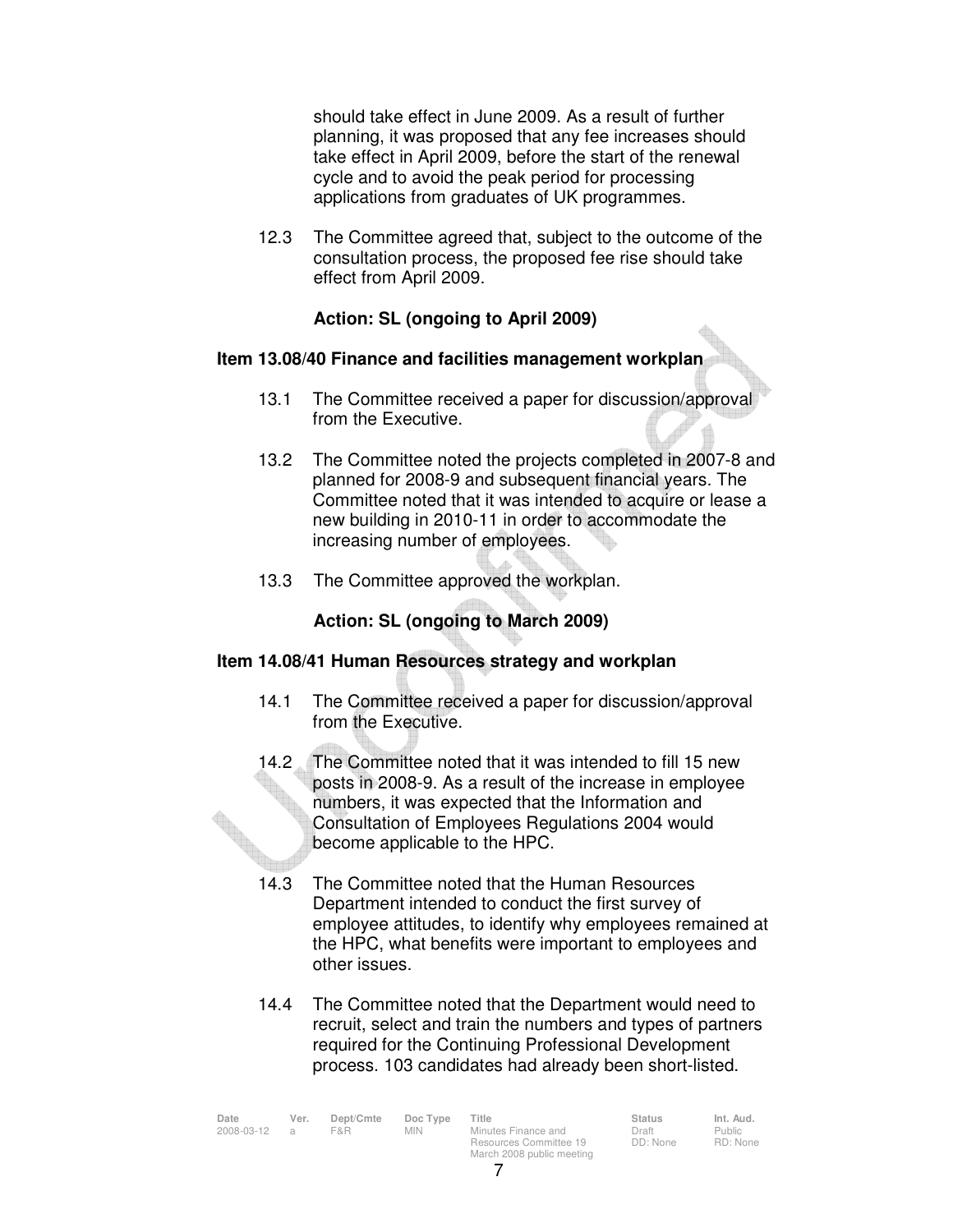- 14.5 The Committee noted that the Department would analyse the diversity of employees and partners and would present the analysis to the Committee. The Committee noted that equality and diversity training would continue for all new employees and new and existing partners.
- 14.6 The Committee noted that the Department had achieved the objectives from the 2007-8 workplan, in addition to work on the issues around the employee pension scheme.
- 14.7 The Committee agreed the priorities, projects and principles outlined in the strategy and workplan and agreed to keep the document under review.

### **Action: LF (ongoing to March 2009)**

### **Item 15.08/42 Information Technology workplan**

- 15.1 The Committee received a paper for discussion/approval from the Executive.
- 15.2 The Committee noted that it was intended to recruit one additional permanent employee in 2008-9 to support the continued growth of HPC. The Committee noted that the Department's time would be divided between 'business as usual' tasks and development of projects. Some work would be supported by third parties (external suppliers).
- 15.3 The Committee noted the objectives, major projects and small projects planned for 2008-9. The Committee noted that the telephone system would be upgraded during the year to increase its capacity to handle incoming calls.
- 15.4 The Committee noted that a system enabling registrants to renew their registration online was being initiated in the 2008/09 financial year. The Committee noted that the project was in its early stages and that the business benefits and the project initiation documentation had recently started. It was expected that it would help to reduce the volume of work for the Registrations Departments.
- 15.5 The Committee agreed the workplan.

# **Action: GG (ongoing to March 2009)**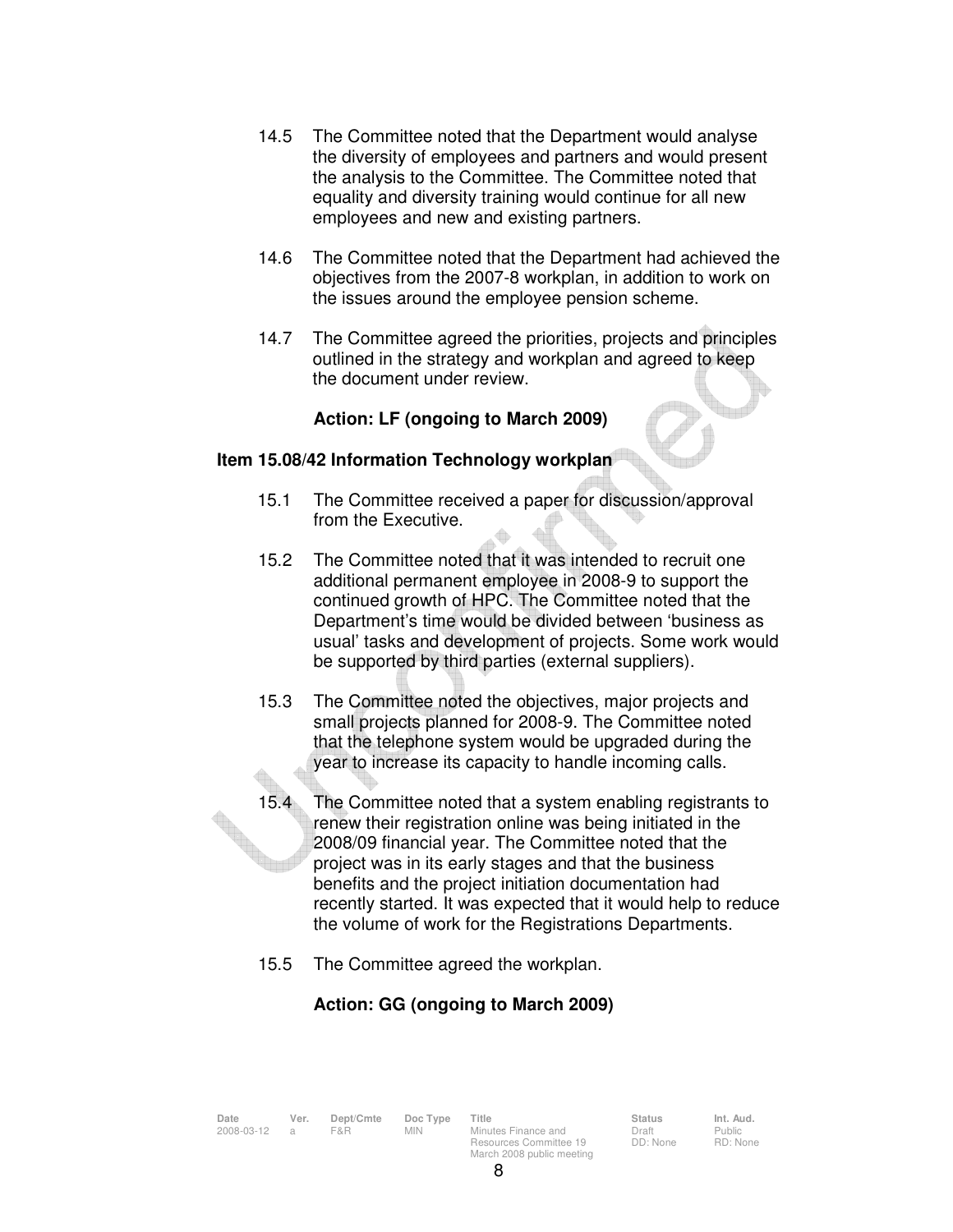#### **Item 16.08/43 Registrations workplan**

- 16.1 The Committee received a paper for discussion/approval from the Executive.
- 16.2 The Committee noted the objectives in the workplan.
- 16.3 The Committee agreed the workplan.

### **Action: RH (ongoing to March 2009)**

#### **Item 17.08/44 Projects workplan**

- 17.1 The Committee received a paper for discussion/approval from the Executive.
- 17.2 The Committee agreed that project management was an important area of work, which continued to develop and mature at the HPC.
- 17.3 The Committee agreed the workplan, including the list of projects for 2008-9.

### **Action: CP (ongoing to March 2009)**

### **Item 18.08/45 Approvals and Monitoring Department workplan**

- 18.1 The Committee received a paper for discussion/approval from the Executive.
- 18.2 The Committee noted that it was intended that the Department would concentrate on the projects in the workplan in July-December 2008, when there would be a lower volume of work in the approvals and monitoring processes.
- 18.3 The Committee agreed the workplan.

# **Action: AC (ongoing to March 2009)**

#### **Item 19.08/46 President's fees**

- 19.1 The President declared an interest and left the room for this item.
- 19.2 The Committee received a paper for discussion/approval from the Executive.

| Date       | Ver. | Dept/Cmte | Doc Type | Title                                         | <b>Status</b>     | Int. Aud.         |
|------------|------|-----------|----------|-----------------------------------------------|-------------------|-------------------|
| 2008-03-12 |      | F&R.      | MIN.     | Minutes Finance and<br>Resources Committee 19 | Draft<br>DD: None | Public<br>RD: Non |
|            |      |           |          | March 2008 public meeting                     |                   |                   |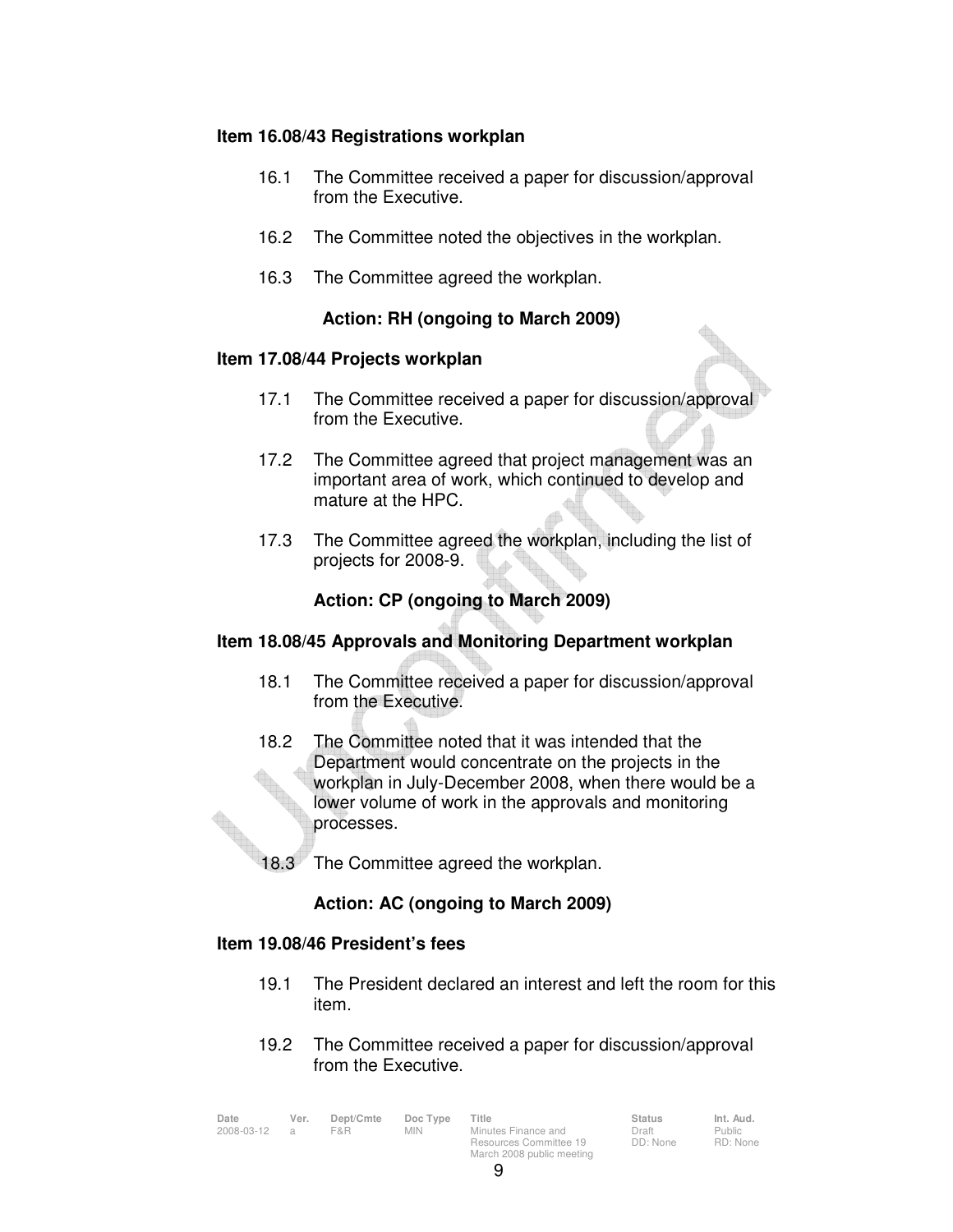- 19.3 The Committee noted that, on 7 February 2007, it had recommended to the Council that the President should receive an additional daily fee for up to 30 days per year for 'non-meeting' work (such as Council members' performance reviews, attendance at conferences and making presentations). The arrangements had been ratified by the Council on 29 March 2007 and reviewed by the Council on 3 October 2007.
- 19.4 The Committee noted that the President now attended approximately 60 days per year for non-meeting work and the paper recommended that the additional daily fee should be increased from 30 days per year to 60 days. The paper also recommended that this arrangement should be backdated for the 2007-8 financial year.
- 19.5 The Committee noted that the Executive proposed to review the options for fees and allowances for Council members, including the President, following the implementation of the governance arrangements in the recent White Paper. The Executive intended to present a paper on the issue to the Finance and Resources Committee on 18 September 2008.
- 19.6 The Committee agreed to recommend to the Council: (1) that the President should receive a maximum 60 days allowance for 'non-meeting' days for the financial year 2008-2009;

(2) that the President should receive a maximum 60 days for 'non-meeting' days for the financial year 2007-2008; (3) the timetable for the review of Council members' fees and allowances for the restructured Council, as set out in paragraph 19.5 above.

# **Action: MJS (by 29 May 2008)**

# **Item 20.08/47 January 2008 management accounts**

- 20.1 The Committee received a paper to note from the Executive.
- 20.2 The Committee noted that, as of 31 January 2008, there had been a higher surplus than budgeted and HPC continued to be in a stable financial position.
- 20.3 The Committee felt that some of the explanations for variances could be expanded, so that the causes of variances were better understood. The Committee noted

| Date       | Ver. | Dept/Cmte | Doc Type   | Title                     | <b>Status</b> | Int. Aud.     |
|------------|------|-----------|------------|---------------------------|---------------|---------------|
| 2008-03-12 |      | F&R       | <b>MIN</b> | Minutes Finance and       | Draft         | <b>Public</b> |
|            |      |           |            | Resources Committee 19    | DD: None      | RD: Non       |
|            |      |           |            | March 2008 public meeting |               |               |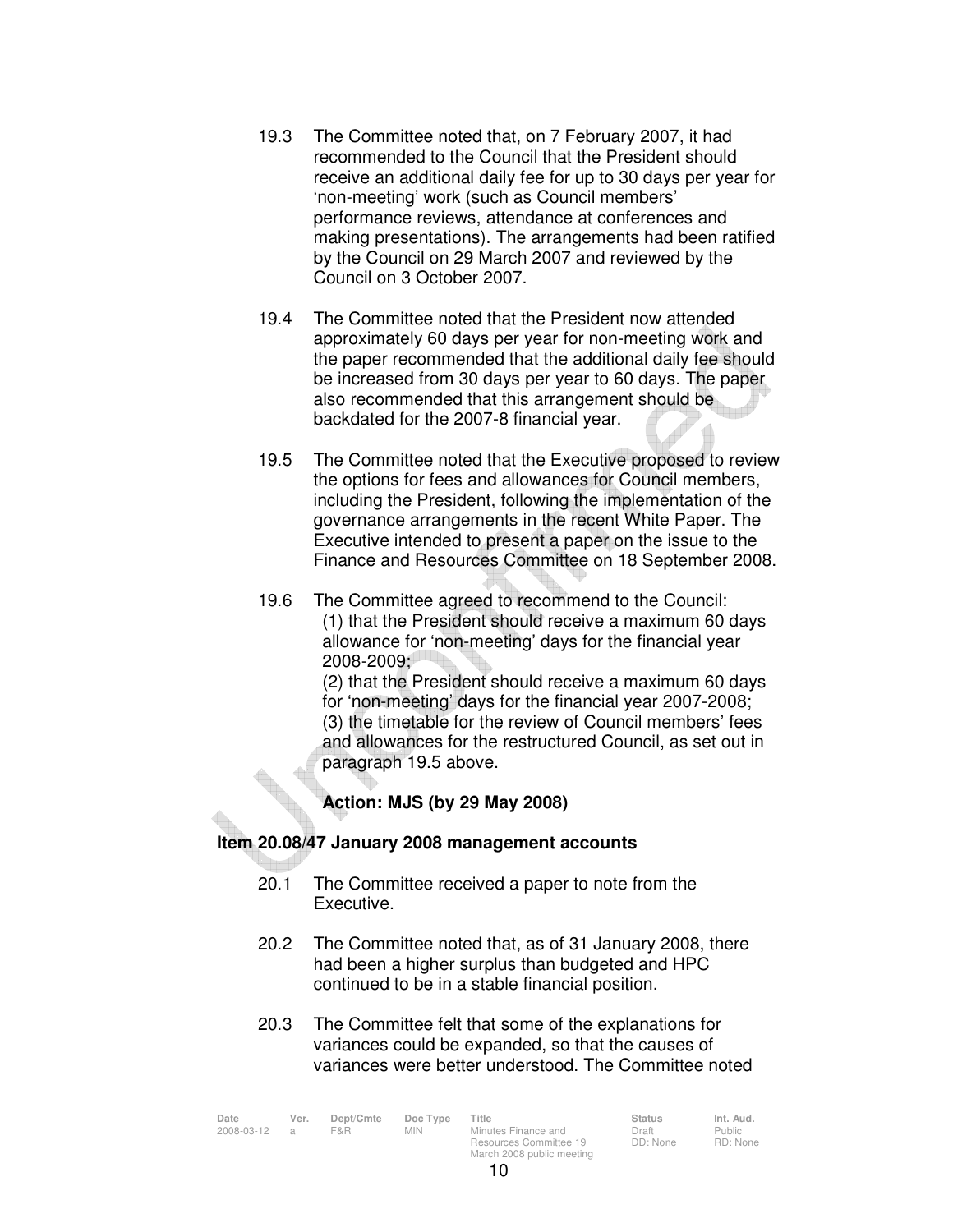that, for example, the unfavourable variance in legal expenses had been partly due to recent appeals to the High Court rather than solely due to higher disbursements by Kingsley Napley.

#### **Item 21.08/48 Model for estimating hearing days and room hire**

- 21.1 The Committee received a paper to note from the Executive.
- 21.2 The Committee noted that, at its meeting on 6 February 2008, it had agreed to receive the fitness to practise case model. The model and the key assumptions were set out in the paper.
- 21.3 The Committee noted that Investigating Panels decided that there was a case to answer in 62.5% of cases. The Committee noted that this was a higher percentage than in other healthcare regulators and that the Fitness to Practise annual report included analysis of the statistics. The Committee noted that the duration of fitness to practise hearings at the HPC tended to be shorter than other regulators.
- 21.4 The Committee noted that the assumptions in the model were based on trends and information from previous years. The Committee noted that it was not possible to make precise forecasts of the number of cases.
- 21.5 The Committee thanked the Director of Fitness to Practise for her work in preparing the model.

# **Item 22.08/49 Any other business**

22.1 There was no other business.

### **Item 23.08/50 Date and time of next meeting**

- 23.1 The next meeting of the Committee would be held at 10.30 am on Thursday 24 April 2008.
- 23.2 Subsequent meetings would be held at 10.30 am on Thursday 19 June 2008 Thursday 31 July 2008 Thursday 18 September 2008 Monday 17 November 2008 Wednesday 4 February 2009 Thursday 5 March 2009 (Remuneration Committee) Monday 16 March 2009

| Date       | Ver. | Dept/Cmte | Doc Type | Title                     | <b>Status</b> | Int. Aud. |
|------------|------|-----------|----------|---------------------------|---------------|-----------|
| 2008-03-12 |      | F&R.      | MIN.     | Minutes Finance and       | Draft         | Public    |
|            |      |           |          | Resources Committee 19    | DD: None      | RD: Non   |
|            |      |           |          | March 2008 public meeting |               |           |